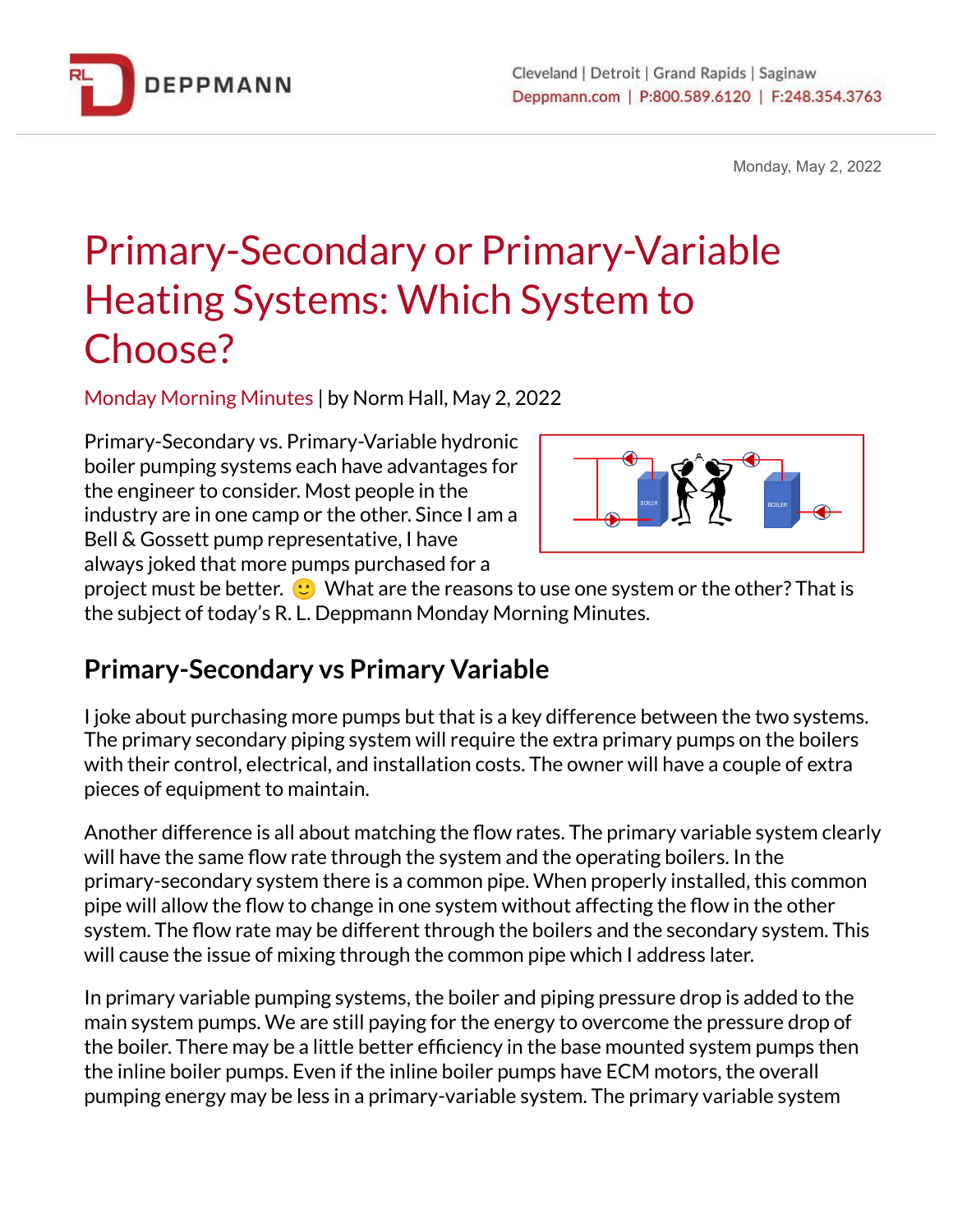should have on-off automatic valves at each boiler, so we do not flow water through a boiler that is off. These are just motorized butterfly valves so there is some pressure drop but normally it is small.

These are the key differences. The challenge is all about the boiler you choose and whether the manufacturer prefers primary-secondary over primary variable.

## **Primary-Secondary Boiler Pumping Systems; Itis All Aboutthe Boiler.**

Why would a boiler require primary secondary piping? There are three main reasons. The boiler cannot handle the potential minimum flow rate which the system two-way valves may provide. The boiler is not designed to match system designs with temperature difference greater than 30 or 40 degrees. The boiler controls cannot adjust the burner fast enough to match the system demands.

### **Flow Rate Boiler Issues**

One of the key purposes of primary-secondary piping is the protection of one zone from changes in flow in the other zone. Engineers who design HVAC and plumbing systems are aware of the use in chilled water systems. The chillers cannot manage too low a flow rate which occurs in the two-way controlled secondary system. To protect the chillers, primary secondary piping is used. Some boilers have the same issue.

If the system can turn down to a low percentage of the design flow rate but the boiler cannot, the manufacturer will require primary-secondary piping. This piping method will allow a primary pump to operate at the flow rate required by the boiler regardless of the system flow rate. The primary loop may employ a variable speed primary pump. This will allow the flow rate through the boiler to drop to a minimum allowed by the boiler manufacturer.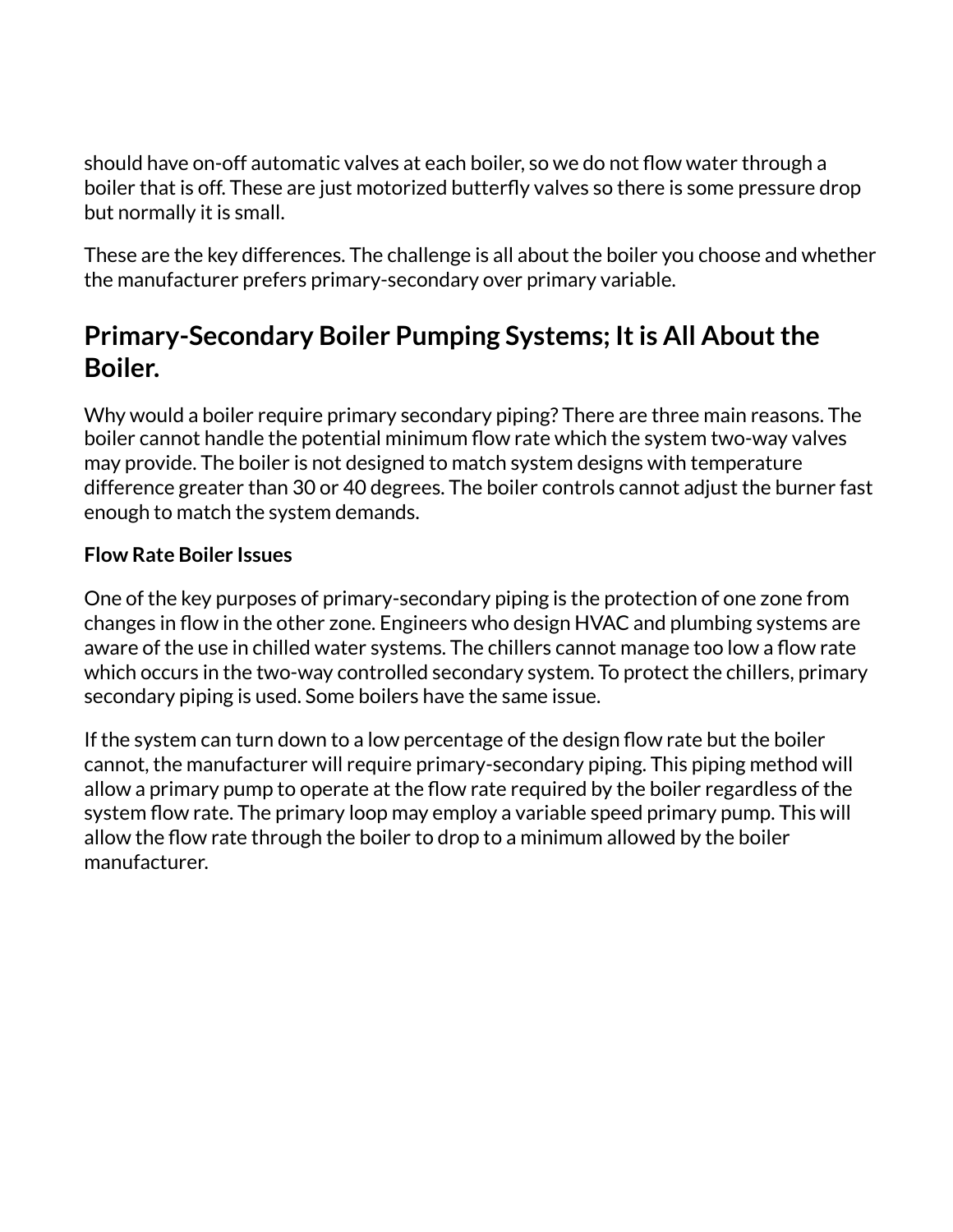

Primary Secondary Low Flow



If the system flow rate is less than the boiler flow rate, there will be flow bypassed through the common pipe and mixed with return water. There is some inefficiency in this extra flow rate being bypassed. The mixing of the system return water with the system supply water will raise the return water temperature to the boiler which will decrease the efficiency of the boiler plant.

Variable speed primary pumps: Some boilers will use a variable speed ECM pump in lieu of a constant speed pump boiler pump. This is referred to as "variable primary-variable secondary." The boiler manufacturer will adjust the speed of the pump to try to match the load required. This will produce less flow rate in the common bypass pipe as long as the flow rate is within the limited turndown of the ECM pumps.

#### **Delta T Boiler Issues:**

Limited temperature rise is another reason primary-secondary exists. The temperature difference in the system are different than the temperature difference of the boiler. If the system has a fifty-degree delta T at design but the boiler can only manage a thirty-degree temperature difference, the boiler manufacturer will require primary secondary piping.